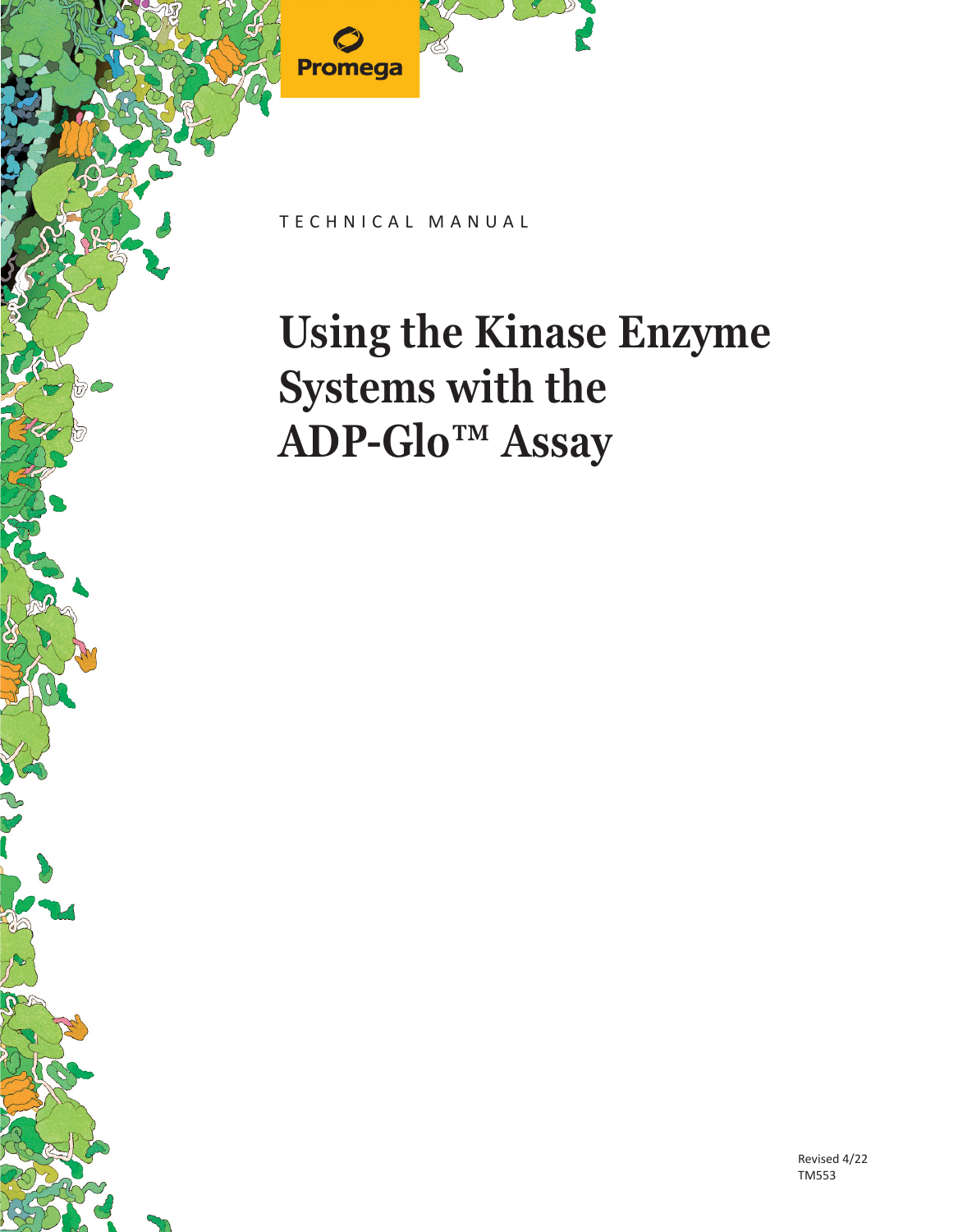

## **Using the Kinase Enzyme Systems with the ADP-Glo™ Assay**

**All technical literature is available at: www.promega.com/protocols/ Visit the web site to verify that you are using the most current version of this Technical Manual. E-mail Promega Technical Services if you have questions on use of this system: techserv@promega.com**

#### **1. Description**

The Kinase Enzyme Systems include a recombinant kinase enzyme, a substrate appropriate for the enzyme, a reaction buffer and supplemental reagents as needed. Together, the ADP-Glo™ Assays + Kinase Enzyme Systems provide a convenient method for profiling the effect of chemical compounds on kinase activity.

The ADP-Glo™ Kinase Assays (Cat.# V6930, V9101, V9102) are luminescent ADP detection assays that provide universal, homogeneous, high-throughput screening methods to measure kinase activity by quantifying the amount of ADP produced during a kinase reaction. The luminescent signal positively correlates with kinase activity. The assays are well suited for measuring the effects that chemical compounds have on the activity of a broad range of purified kinases, making them ideal for both primary screening and kinase selectivity profiling. The ADP-Glo™ Kinase Assays can be used to monitor the activity of virtually any ADP-generating enzyme (e.g., kinase or ATPase) using up to 1mM ATP. The ADP-Glo™ Max Assays (Cat.# V7001, V7002) can be used when higher concentrations (up to 5mM) are required.

After the kinase reaction, the detection assay is performed in two steps. First, an equal volume of ADP-Glo™ Reagent is added to terminate the kinase reaction and deplete the remaining ATP. Second, the Detection Reagent is added to simultaneously convert ADP to ATP and allow the newly synthesized ATP to be measured using a luciferase/luciferin reaction (Figure 1). The light generated is measured using a luminometer. Luminescence can be correlated to ADP concentrations by using an ATP-to-ADP conversion curve (Figure 2).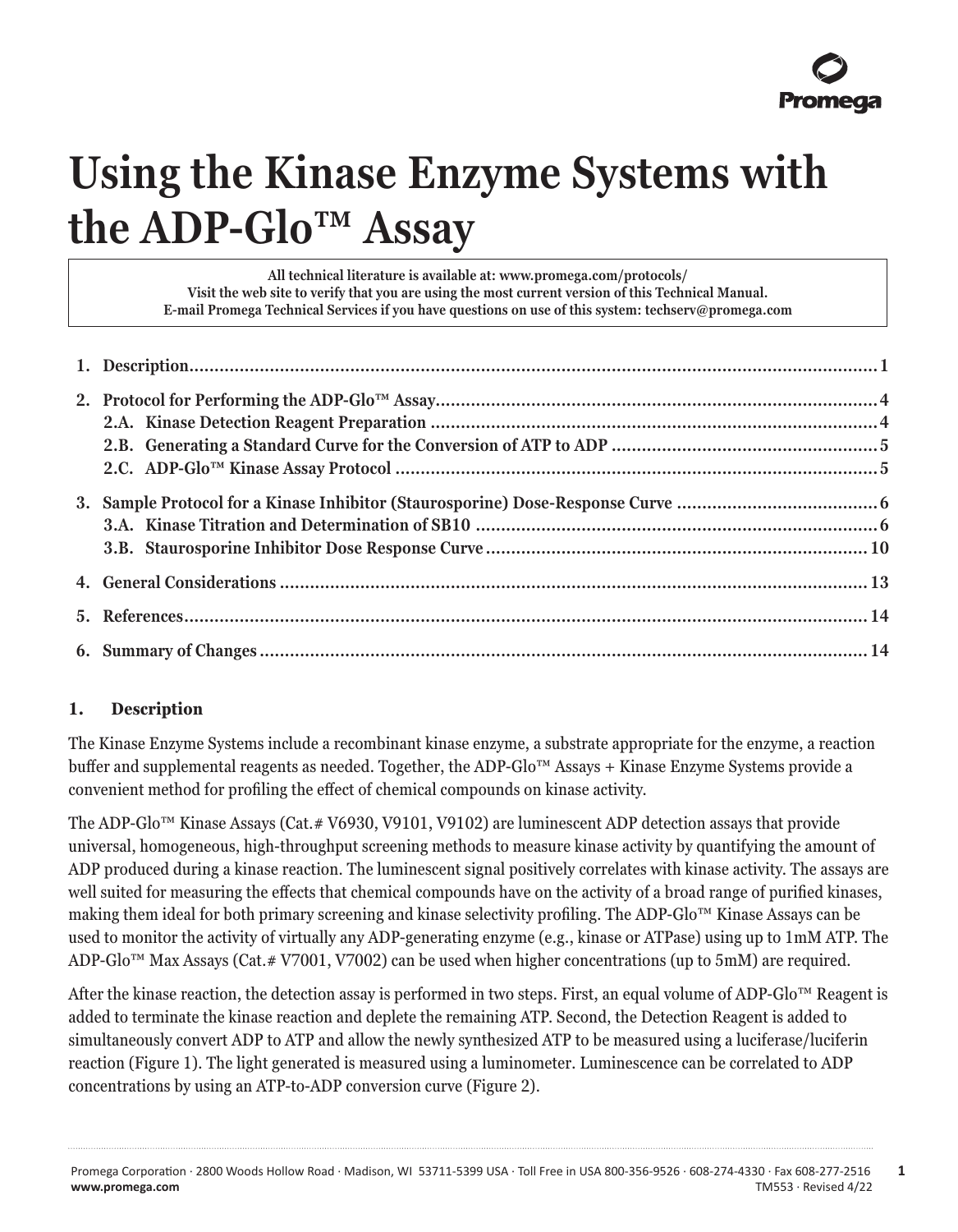

#### **1. Description (continued)**

The ADP-Glo™ Kinase Assays have a high dynamic range and produce a strong signal at low ATP-to-ADP conversion, making them well suited for screening low-activity kinases such as growth factor receptor tyrosine kinases. The assays produce minimal false hits and Z´ values of greater than 0.7 (1).

The ADP-Glo™ Assays are highly sensitive as demonstrated by the high signal-to-background (SB) ratios. Sensitivity is measured by SB at low concentrations of enzyme or ADP production. The robustness of the ADP-Glo™ Kinase Assay and suitability for high-throughput applications is evidenced by high Z´-factor values reported in previous studies (1).

The ADP-Glo™ Kinase Assays are as sensitive as radioactivity-based methods and more sensitive than fluorescencebased technologies (1–3). In order to lower the background and further improve the sensitivity of the assay, we increased the purity of our ATP to have less ADP contamination. To assess the importance of ATP purity on ADP-Glo™ assay sensitivity, we compared the signal-to-background ratios generated in an ADP-Glo™ assay using Promega Ultra Pure ATP and ATP from other suppliers. The Promega Ultra Pure ATP outperforms ATP from other sources by greatly improving ADP-Glo™ Assay sensitivity with SB ratios that are 2–3 times higher than those produced using other commercial preparations (4).



**Figure 1. The ADP-Glo™ Assay principle.** The detection assay is composed of two steps. After the kinase or ATPase reaction, the first step is performed by adding ADP-Glo™ Reagent, which terminates the kinase reaction and depletes any remaining ATP (40-minute incubation time). Addition of a second reagent converts ADP to ATP and generates light from the newly synthesized ATP using a luciferase/luciferin reaction (incubation is 30–60 minutes depending on the ATP concentration used in the kinase reaction). The light generated is proportional to ADP present and, consequently, kinase or ATPase activity. The assay is performed at room temperature and is compatible with automation.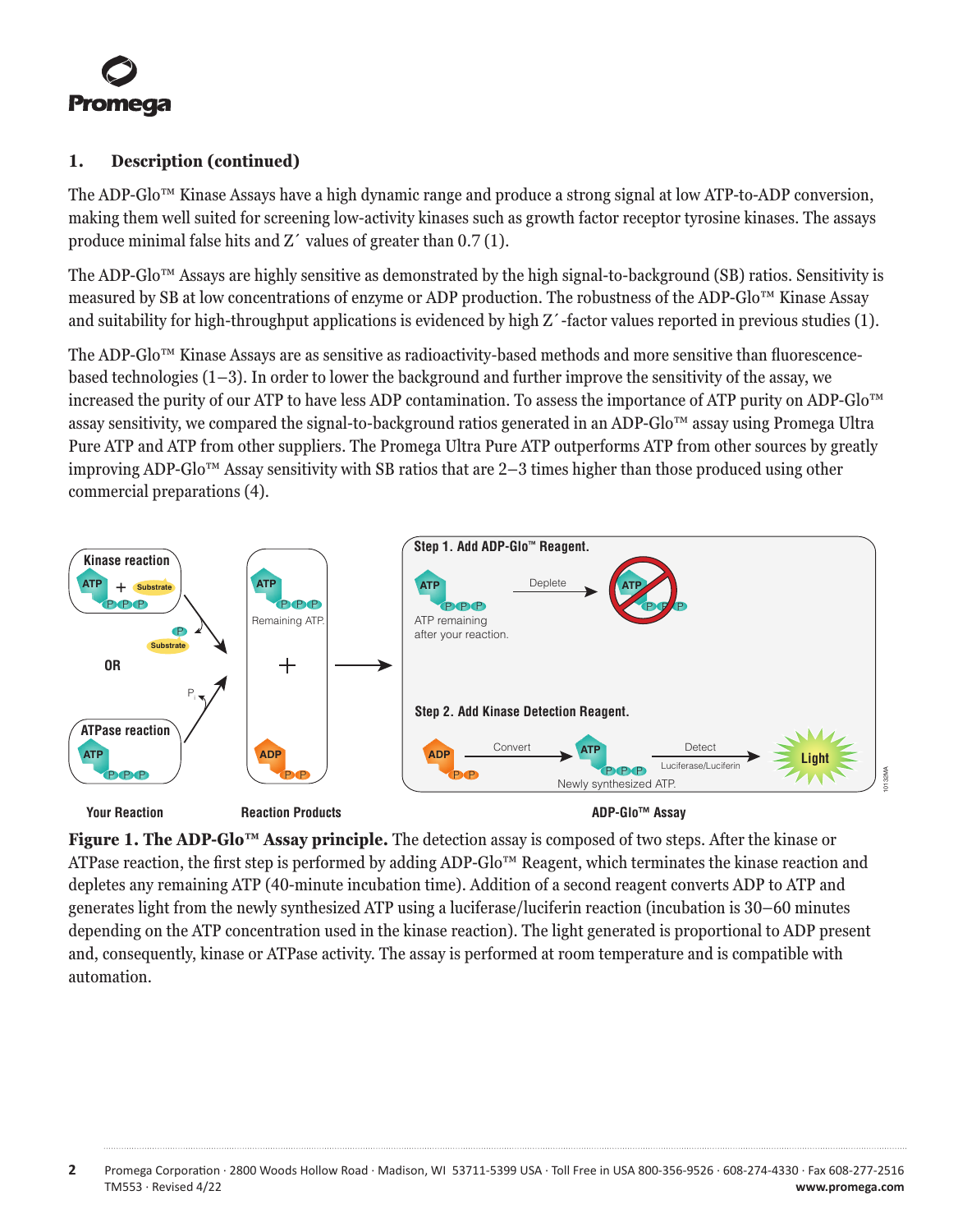

**Figure 2. Linearity and sensitivity of the ADP-Glo™ Kinase Assay.** The 1mM ATP-to-ADP percent conversion curve (standard curve) was prepared in 1X reaction buffer A (40mM Tris [pH 7.5], 20mM MgCl<sub>2</sub> and 0.1mg/ml BSA) without kinase present as described in *ADP-Glo™ Kinase Assay Technical Manual* #TM313 (5). The standards were created by combining the appropriate volumes of ATP and ADP 1mM stock solutions. A 5µl aliquot of each ATP + ADP standard was transferred to a white, opaque 384-well plate. The ADP-Glo™ Kinase Assay was performed by adding 5µl of ADP-Glo™ Reagent and 10μl of Kinase Detection Reagent at room temperature to each well. ADP-Glo™ assay reagents were dispensed in 384-well plates using Multidrop® Combi nL liquid dispenser (Thermo Fisher Scientific). Luminescence values represent the mean of four replicates (RLU = relative light units). **Panel A.** Linearity of the assay up to 1mM ADP. **Panel B.** Sensitivity of the assay is shown as signal-to-background ratios (SB) over a wide range of percent ATP-to-ADP conversion.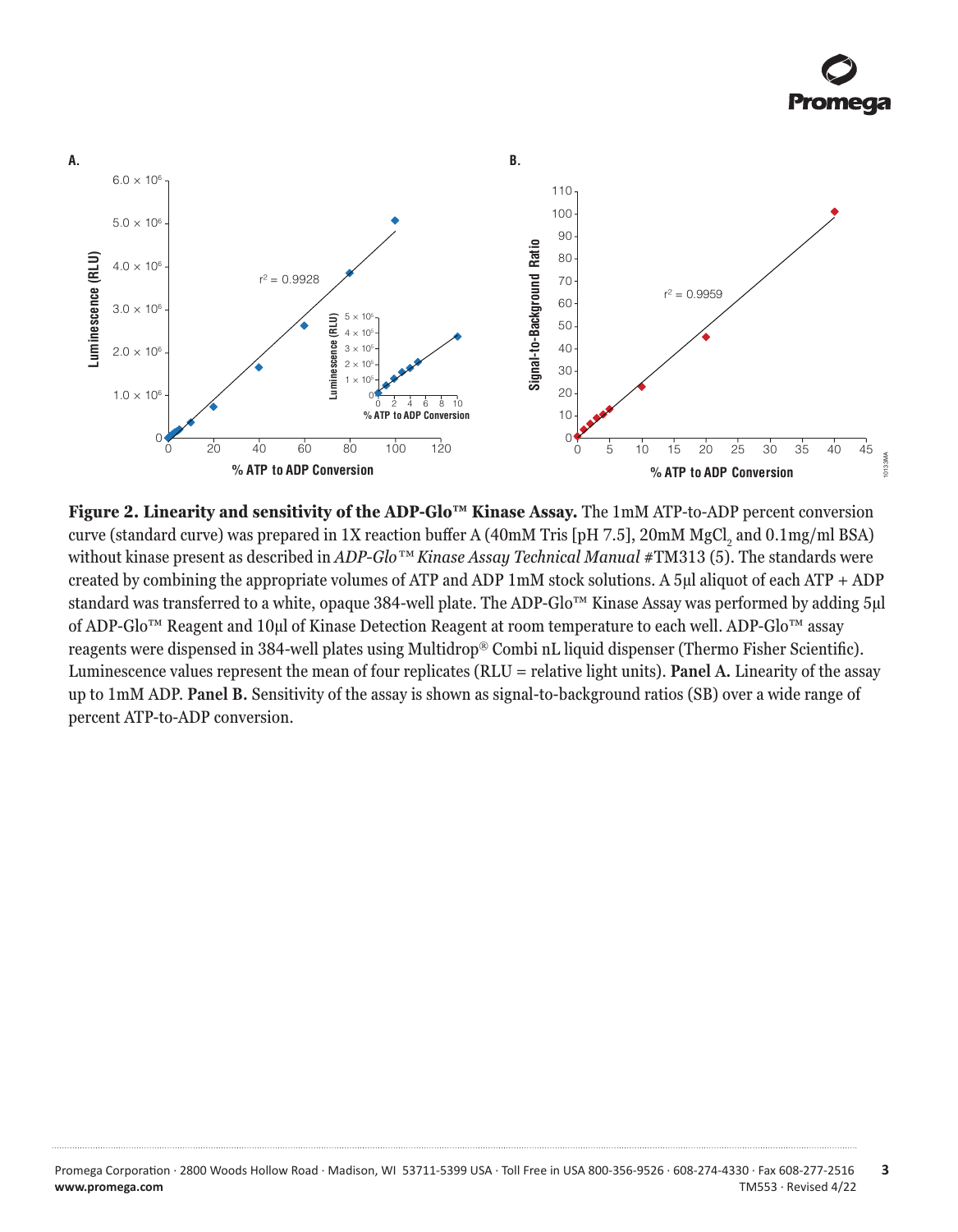<span id="page-4-0"></span>

#### **2. Protocol for Performing the ADP-Glo™ Assay**

**Note:** Store Kinase Enzyme System components at –70°C. For optimal storage, aliquot target into smaller quantities after centrifugation and store at recommended temperature. For most favorable performance, avoid repeated handling and multiple freeze-thaw cycles. Kinase Enzyme System components are stable for 1 year from the shipment date when stored at –70°C.

#### **Materials to Be Supplied by the User**

- $ADP-Glo^{\tau M}$  Kinase Assay (Cat.# V6930, V9101, V9102, V9103, V9104) or ADP-Glo<sup>™</sup> Max Assay (Cat.# V7001, V7002) and related protocols (*ADP-Glo*™ *Kinase Assay Technical Manual* #TM313 or *ADP-Glo*™ *Max Assay Technical Manual*, #TM343)
- solid white multiwell plates (do not use black plates)
- multichannel pipette or automated pipetting station
- plate shaker
- luminometer capable of reading multiwell plates

#### **2.A. Kinase Detection Reagent Preparation**

- 1. Thaw the Kinase Detection Buffer at room temperature and look for any precipitate.
- 2. If a precipitate is present, incubate the Kinase Detection Buffer at 37°C with constant swirling for 15 minutes.
- 3. Equilibrate the Kinase Detection Buffer and the Kinase Detection Substrate to room temperature before use.
- 4. Transfer the entire volume of Kinase Detection Buffer into the amber bottle containing the Kinase Detection Substrate to reconstitute the lyophilized substrate. This forms the Kinase Detection Reagent.
- 5. Mix by gently vortexing, swirling or inverting the contents to obtain a homogeneous solution. The Kinase Detection Substrate should go into solution in less than one minute.
- 6. The Kinase Detection Reagent should be used immediately or dispensed into aliquots and stored at –20°C. The Kinase Detection Reagent is stable for up to 10 freeze-thaw cycles.

**4** Promega Corporation · 2800 Woods Hollow Road · Madison, WI 53711-5399 USA · Toll Free in USA 800-356-9526 · 608-274-4330 · Fax 608-277-2516 TM553 · Revised 4/22 **www.promega.com**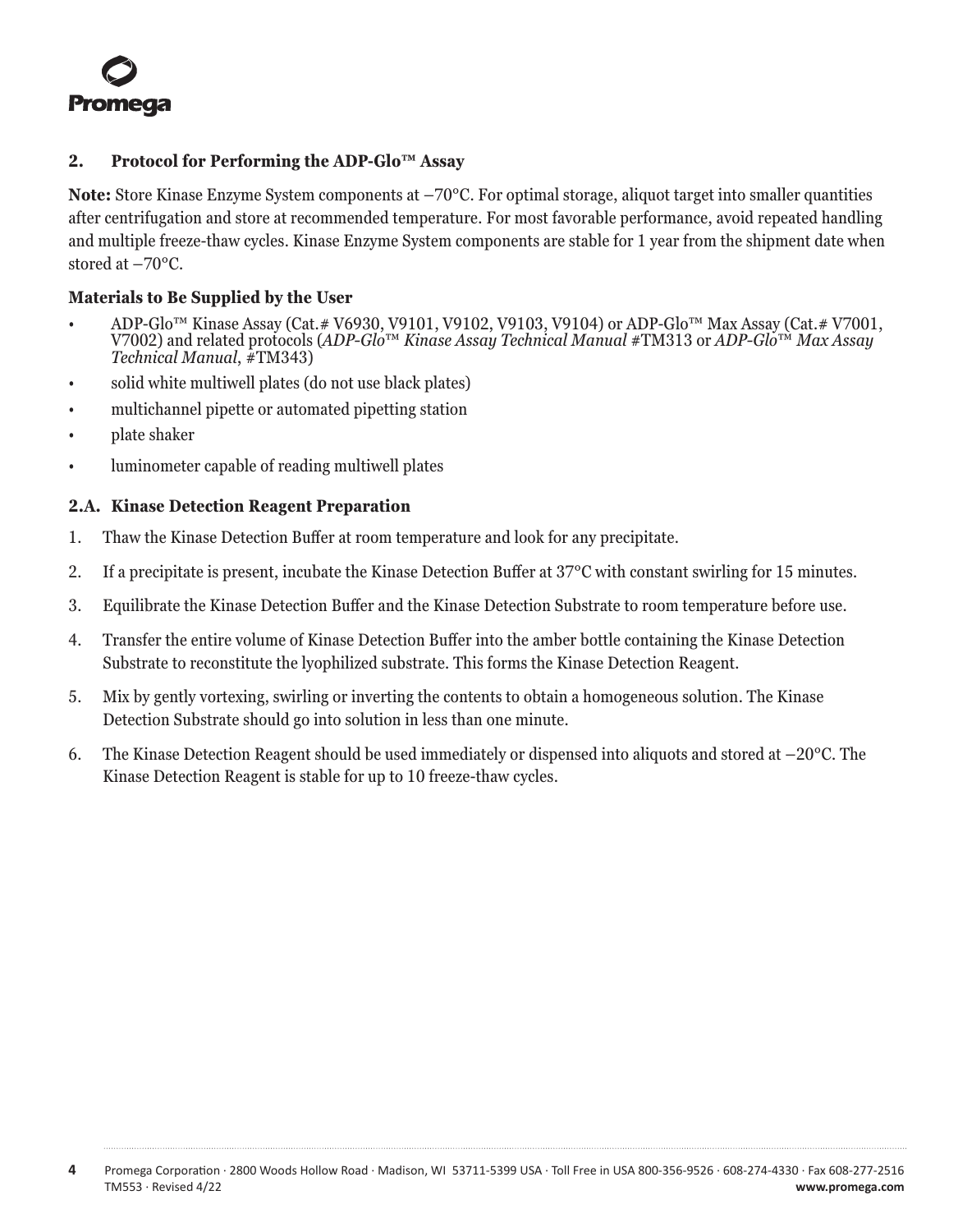#### <span id="page-5-0"></span>**2.B. Generating a Standard Curve for the Conversion of ATP to ADP**

To estimate the amount of ADP produced in the reaction, we recommend creating a standard curve that represents the luminescence corresponding to the conversion of ATP to ADP (the "ATP-to-ADP conversion curve") based on the ATP concentration used in the kinase or ATPase reaction. These standard curves represent the amounts of ATP and ADP available in a reaction at the specified conversion percentage (Table 1). The standard samples used to generate an ATP-to-ADP standard are created by combining the appropriate volumes of ATP and ADP stock solutions. For more information on generating standard curves, see the *ADP-Glo™ Kinase Assay Technical Manual* #TM313 (5) or the *ADP-Glo™ Max Assay Technical Manual* #TM343 (6) and Section 3.A.

#### **Table 1. Percent Conversion of ATP to ADP Represented by the Standard Curve.**

|      | Well 1 |    |     |    |      |    |    |    |    |              |    | Well 2 Well 3 Well 4 Well 5 Well 6 Well 7 Well 8 Well 9 Well 10 Well 11 Well 12 |
|------|--------|----|-----|----|------|----|----|----|----|--------------|----|---------------------------------------------------------------------------------|
| %ADP | 100    | 80 | -60 | 40 | - 20 |    |    |    |    | 10 5 4 3 2 1 |    |                                                                                 |
| %ATP |        | 20 | 40  | 60 | - 80 | 90 | 95 | 96 | 97 | 98           | 99 | 100                                                                             |

#### **2.C. ADP-Glo™ Kinase Assay Protocol**

- 1. Perform a kinase reaction using 1X kinase buffer (see Section 3 for details).
- 2. Add ADP-Glo™ Reagent to stop the kinase reaction and deplete the unconsumed ATP, leaving only ADP and a very low background of ATP.
- 3. Incubate at room temperature for 40 minutes.
- 4. Add Kinase Detection Reagent to convert ADP to ATP and introduce luciferase and luciferin to detect ATP.
- 5. Incubate at room temperature for 30–60 minutes.
- 6. Measure the luminescence with a plate-reading luminometer or charge-coupled device (CCD) camera.

This is a general protocol. Please see the appropriate Technical Manuals for specific details and notes. To screen for kinase inhibitors using the ADP-Glo™ Kinase Assay Systems, see *ADP-Glo™ Kinase Assay Technical Manual* #TM313 (5) for the ADP-Glo™ Kinase Assay or *ADP-Glo™ Max Assay Technical Manual* #TM343 (6) for the ADP-Glo™ Max Assay.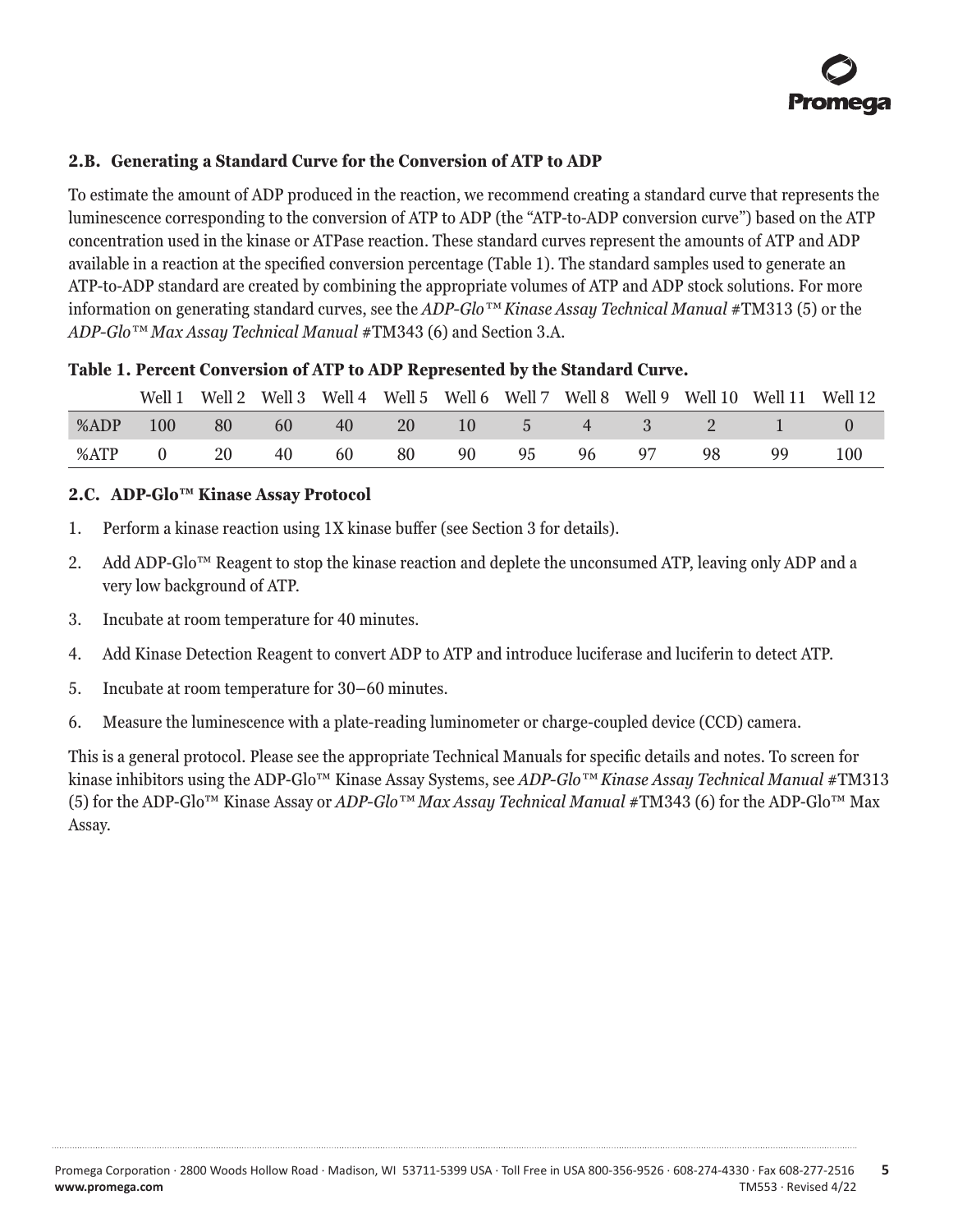<span id="page-6-0"></span>

#### **3. Sample Protocol for a Kinase Inhibitor (Staurosporine) Dose-Response Curve**

A kinase titration will be performed in order to determine the optimal amount of enzyme to use in subsequent inhibitor dose-response curve determination. To estimate the amount of ADP produced in a kinase reaction, create an ADP standard curve, named "ATP-to-ADP Conversion Curve". This curve represents the luminescence (RLU) corresponding to each percent conversion of ATP-to-ADP based on the ATP concentration used in the kinase reaction. The standard samples used to generate an ATP-to-ADP conversion curve are created by combining the appropriate volumes of ATP and ADP stock solutions. Kinase titrations and ATP-to-ADP conversion curves for similar ATP concentrations will be performed in one plate.

The percent ADP produced by each amount of enzyme is calculated using the reference RLUs from the conversion curves. By titrating the kinase, we will determine SB10. The SB10 value is the amount of the kinase needed to generate a percent conversion reflecting the initial rate of the reaction. We usually use a 5 or 10% conversion because it typically generates a signal-to-background ratio greater than tenfold.

Using the SB10 amount of the kinase, perform a kinase inhibitor (staurosporine) dose-response curve to calculate the  $IC_{50}$  and check for any ATPase contaminating activity that will not be inhibited.

#### **Reaction Buffers Needed Using 5X Reaction Buffer A**

- $5X$  Reaction Buffer A: 200mM Tris [pH 7.5], 100mM MgCl<sub>2</sub> and 0.5mg/ml BSA
- 4X Kinase Buffer: 4X Reaction Buffer  $A + 200\mu M$  DTT + (4X of any cofactors, e.g., MnCl<sub>2</sub>)
- 4X Kinase Buffer D: 4X Reaction Buffer  $A + 200\mu M$  DTT + 4% DMSO+ (4X of any cofactors, e.g., MnCl<sub>2</sub>)
- 1X Kinase Buffer made by diluting the 4X Kinase Buffer
- 1X Kinase Buffer D made by diluting 4X Kinase Buffer D
- 1X Kinase Buffer (5% DMSO) made by diluting the 4X Kinase Buffer and adding 5% DMSO

**Note:** All volumes described here are for duplicate samples. If you need to perform more than two replicates per sample, recalculate the volumes accordingly.

Perform all steps at room temperature (22–25°C).

### **3.A. Kinase Titration and Determination of SB10**

#### **Generate ATP-to-ADP Conversion Curves**

- 1. Prepare 1mM and 10mM ATP and ADP stock solutions by diluting in water.
- 2. **Prepare 10X Conversion Curve Standards:** Prepare 10X ADP/ATP stock plates in water as described in Table 2 to make 100µl stock solutions of ATP/ADP standards. You will need 1ml of the 10X ATP and 500µl of the 10X ADP.

**Note:** If you are working with only one ATP concentration, make only the corresponding 10X stocks.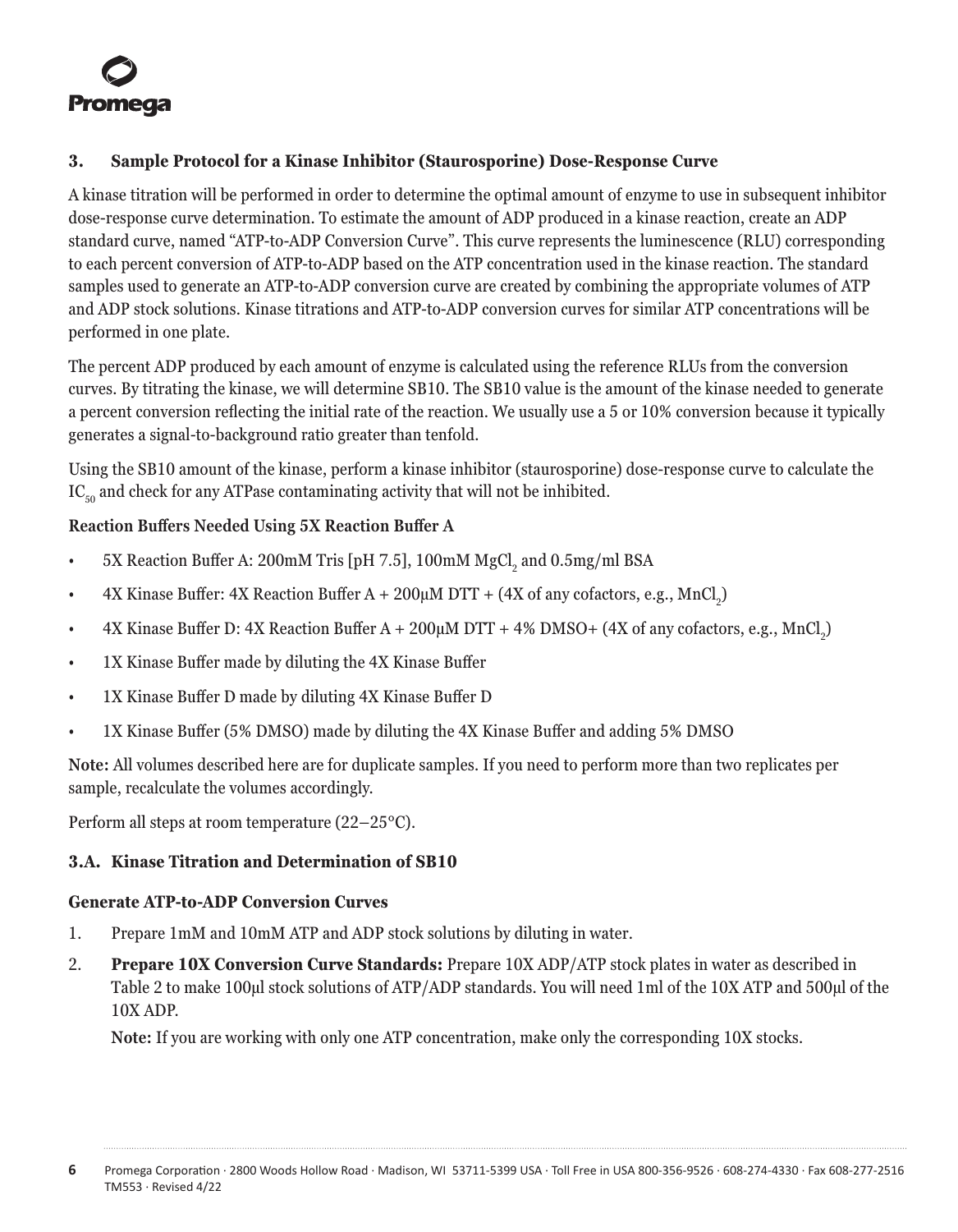|            | <b>Final Concentration</b> | <b>Prepare This 10X</b> |                           |                         |
|------------|----------------------------|-------------------------|---------------------------|-------------------------|
|            | <b>Desired</b>             | <b>Stock</b>            | 1 <sub>m</sub> M ATP (µl) | Water $(\mu\mathbf{l})$ |
|            | $1 \mu M$                  | $10 \mu M$              | 10                        | 990                     |
|            | $5 \mu M$                  | $50 \mu M$              | 50                        | 950                     |
|            | $10 \mu M$                 | $100 \mu M$             | 100                       | 900                     |
|            | <b>Final Concentration</b> | <b>Prepare This 10X</b> |                           |                         |
| <b>ATP</b> | <b>Desired</b>             | <b>Stock</b>            | $10mMATP(\mu l)$          | Water $(\mu\mathbf{l})$ |
|            | $100 \mu M$                | 1.0 <sub>m</sub> M      | 100                       | 900                     |
|            | $250 \mu M$                | 2.5 <sub>m</sub> M      | 250                       | 750                     |
|            | $500 \mu M$                | 5mM                     | 500                       | 500                     |
|            | <b>Final Concentration</b> | <b>Prepare This 10X</b> |                           |                         |
|            | <b>Desired</b>             | <b>Stock</b>            | $1mM$ ADP $(\mu l)$       | Water (µl)              |
|            | $1 \mu M$                  | $10 \mu M$              | 5                         | 495                     |
|            | $5 \mu M$                  | $50 \mu M$              | 25                        | 475                     |
| <b>ADP</b> | $10 \mu M$                 | $100 \mu M$             | 50                        | 450                     |
|            | <b>Final Concentration</b> | <b>Prepare This 10X</b> |                           |                         |
|            | <b>Desired</b>             | <b>Stock</b>            | $10mM$ ADP ( $\mu$ l)     | Water (µl)              |
|            | $100 \mu M$                | 1.0 <sub>m</sub> M      | 50                        | 450                     |
|            |                            | 2.5 <sub>m</sub> M      | 125                       | 375                     |
|            | $250 \mu M$                |                         |                           |                         |

#### **Table 2. ATP and ADP Stock Solution Preparation.**

3. After you have prepared your ATP and ADP stock solutions, create 10X conversion curve stocks by transferring the amounts of each solution as described in Table 3.

#### **Table 3. 10X Conversion Curve Preparative Plate.**

. . . . . . . . . .

. . . . . . . .

. . . . . . . .

. . . . . . . . . . .

|              | Well 1 |    |    |    |    |    |            |                |     |    |    | Well 2 Well 3 Well 4 Well 5 Well 6 Well 7 Well 8 Well 9 Well 10 Well 11 Well 12 |
|--------------|--------|----|----|----|----|----|------------|----------------|-----|----|----|---------------------------------------------------------------------------------|
| % Conversion | 100    | 80 | 60 | 40 | 20 | 10 | $\sqrt{5}$ | $\overline{4}$ |     |    |    |                                                                                 |
| ADP (ul)     | 100    | 80 | 60 | 40 | 20 | 10 | -5         | $\overline{4}$ |     |    |    |                                                                                 |
| $ATP(\mu l)$ |        | 20 | 40 | 60 | 80 | 90 | 95         | 96             | -97 | 98 | 99 | 100                                                                             |

. . . . . . . .

. . . . . . . .

. . . . . . . .

. . . . . . . .

. . . . . . . . . . . .

. . . . . . . . . . .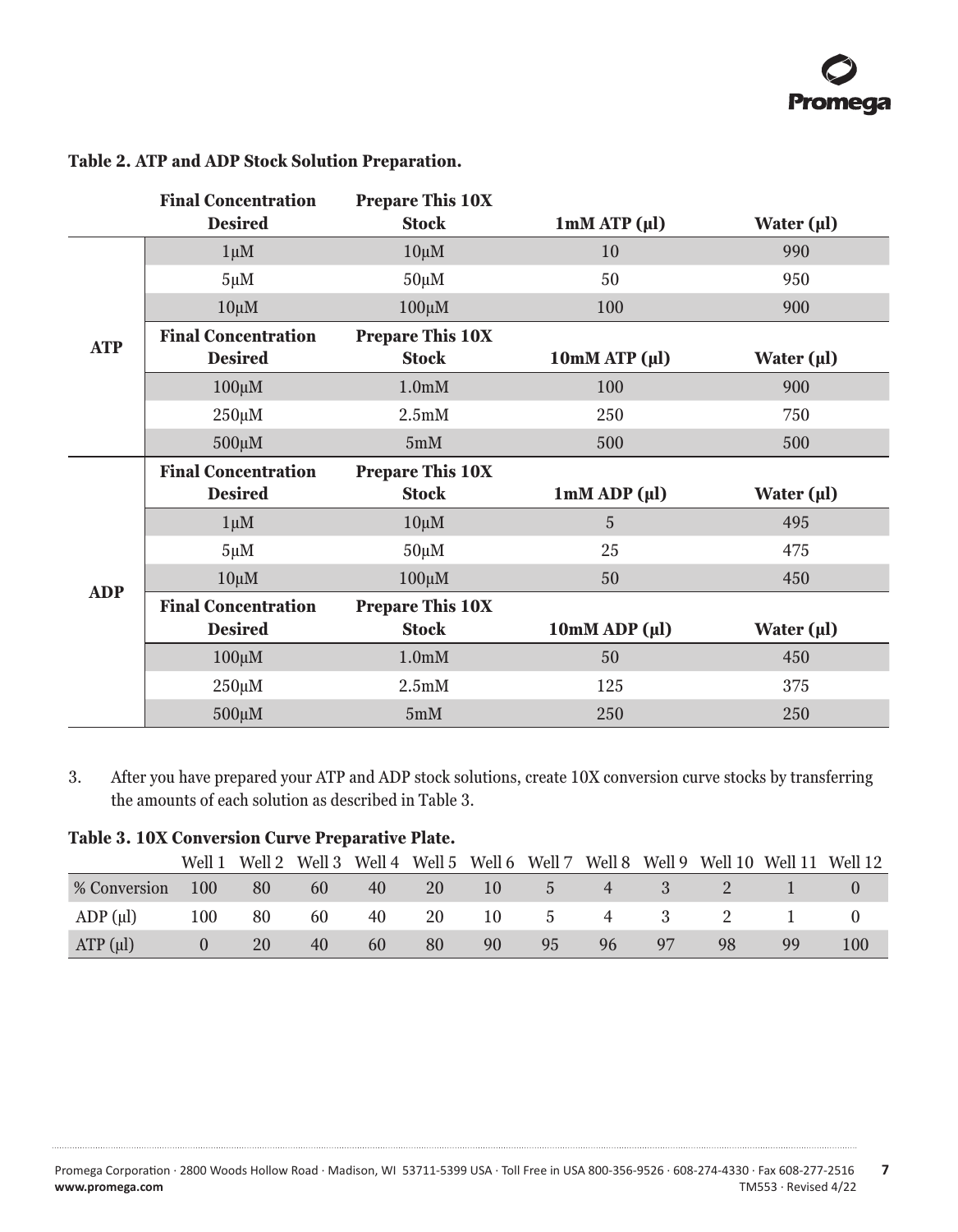

#### **3.A. Kinase Titration and Determination of SB10 (continued)**

**Important Note:** Use the remaining 100% ATP from your conversion curve plate to run the kinase reaction in order to have similar background levels.

4. **Prepare a** *1X* **ADP/ATP working dilution plate in 1X kinase reaction buffer:** Mix 105µl of 4X Kinase Buffer D with 273µl of water. Transfer 27µl/well to a 96-well plate, and then transfer 3µl of the 10X ATP/ADP curve to each respective well in the dilution plate. This will result in a final volume of 30µl, sufficient for 4 replicates, including overage.

#### **Prepare the Kinase Titration Components**

- 1. Prepare the kinase titrations at the same ATP concentrations as the ATP-to-ADP conversion curves.
- 2. **Prepare Substrate Mix:** For each kinase, prepare 200µl of 2.5X ATP/Substrate Mix in a 1.5ml tube. Use Table 4 as a guideline.

**Note:** Use ATP from the same 10X ATP that you used for the conversion curve.

#### **Table 4. Preparation of 2.5X ATP/Substrate Mix.**

| Component              | <b>Volume</b>    |
|------------------------|------------------|
| 4X Kinase Buffer D     | 50 <sub>ul</sub> |
| $100\mu$ M ATP $(10X)$ | 50ul             |
| Substrate $(1mg/ml)^*$ | 100ul            |

\*If substrate is MBP, casein or Histone H1, use 50µl substrate and 50µl water.

- 3. Transfer 14µl of 2.5X ATP/Substrate Mix to odd numbered wells (1,3,5...23) of a 384-well plate in **Row X**. This is your *ATP/Substrate preparative row*.
- 4. **Prepare Enzyme Dilution:** Add 10µl of 1X Kinase Buffer D to odd numbered wells, starting with well 3 (3,5,7...23) of the 384-well plate in **Row Y**. Do not add buffer to well 1. This is your *Kinase Dilution preparative row*.
- 5. Prepare a 20µl kinase solution as described in Table 5 (3µl/reaction/well). This will result in a starting concentration of 200ng kinase/3µl.

#### **Table 5. Preparation of Kinase Solution.**

| Component           | Volume          |
|---------------------|-----------------|
| Water               | 1.67ul          |
| 4X Kinase Buffer D  | 5 <sub>ul</sub> |
| Kinase $(100ng/µl)$ | $13.33$ ul      |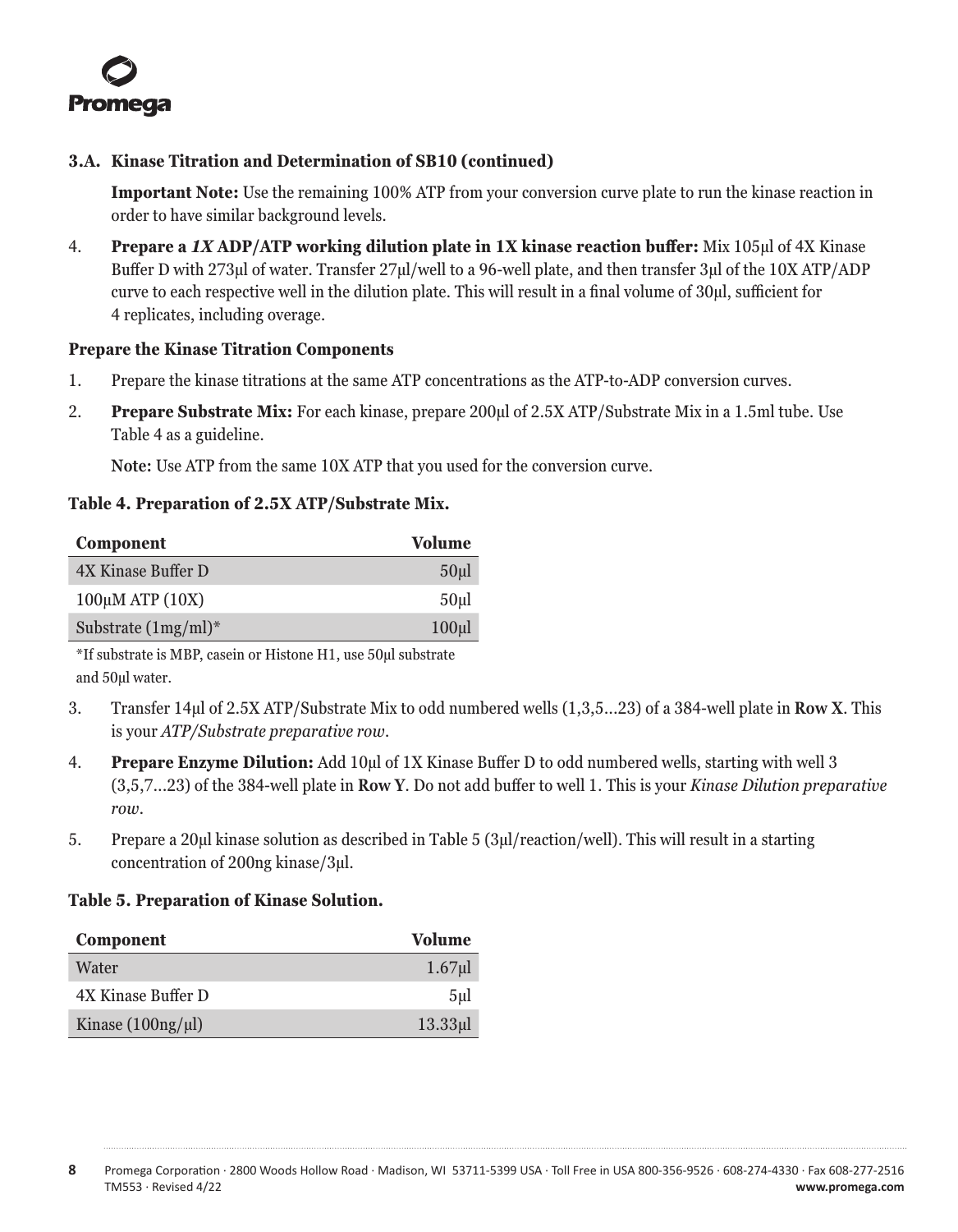6. Add 20μl of Kinase Solution to well Y1 of the *Kinase Dilution preparative row*. From there, prepare a 1:1 serial dilution of the kinase as shown in Figure 3. Mix well after each dilution by pipetting before transferring 10μl to the next well. Do not continue the serial dilution after well 21. **Note:** Do not create bubbles while preparing the dilution series.

**Well # Kinase Starting Volume of Each Well Volume to Transfer** 200ng 200ng 20 $\mu$  20 $\mu$  10 $\mu$  100ng 10 $\mu$  10 $\mu$  10 $\mu$  10 $\mu$  50ng 10 $\mu$ l 10 $\mu$  10 $\mu$  25ng 10 $\mu$  10 $\mu$  10 $\mu$  10 $\mu$  12.5ng 10 $\mu$ l 10 $\mu$  10 $\mu$  10 $\mu$  6.25ng 10 $\mu$ l 10 $\mu$  3.12ng 10 $\mu$ l 10 $\mu$  1.56ng 10 $\mu$ l 10 $\mu$  10 $\mu$  0.78ng 10 $\mu$ l 10 $\mu$  0.39ng 10µl 10<br>10µl 10µl 10µl 0.1953ng 10 $\mu$ l 10 $\mu$ 0 10µl No transfer, buffer only

**Figure 3. Performing serial 1:1 dilutions of kinase.**

- 7. **Kinase Reaction and Conversion Curve Experiment:** Transfer 5µl of the diluted ATP-ADP series in replicates from your *1X ADP/ATP working dilution plate* into the wells of your 384-well assay plate that are designated for the conversion curve.
- 8. Transfer 3μl of kinase samples in duplicates from the wells of the *kinase titration preparative, Row Y* to the wells of the assay plate designated for the kinase reactions.
- 9. Transfer 2μl of the corresponding 2.5X ATP/Substrate Mix from the wells of the *ATP/Substrate preparative Row X* to the same assay rows where the kinase dilutions are.
- 10. Centrifuge the plate. Mix with a plate shaker for 2 minutes. Incubate the reaction at room temperature for 60 minutes or the desired time.
- 11. **ADP detection with ADP-Glo™ Kinase Assay:** After the kinase reaction incubation is complete, add 5μl of ADP-Glo™ Reagent to all assay plate wells. Mix for 2 minutes and incubate at room temperature for 40 minutes.
- 12. Add 10μl of kinase detection reagent to all wells in your assay plate. Mix for 2 minutes and incubate at room temperature for 30–60 minutes.
- 13. Measure the luminescence (integration time 0.5 second).
- 14. Calculate the *SB10 value* (ng or nM). *SB10* is the amount needed to generate a signal-to-background ratio of 10 (usually this kinase amount generates a percent conversion of 5 to 10%.).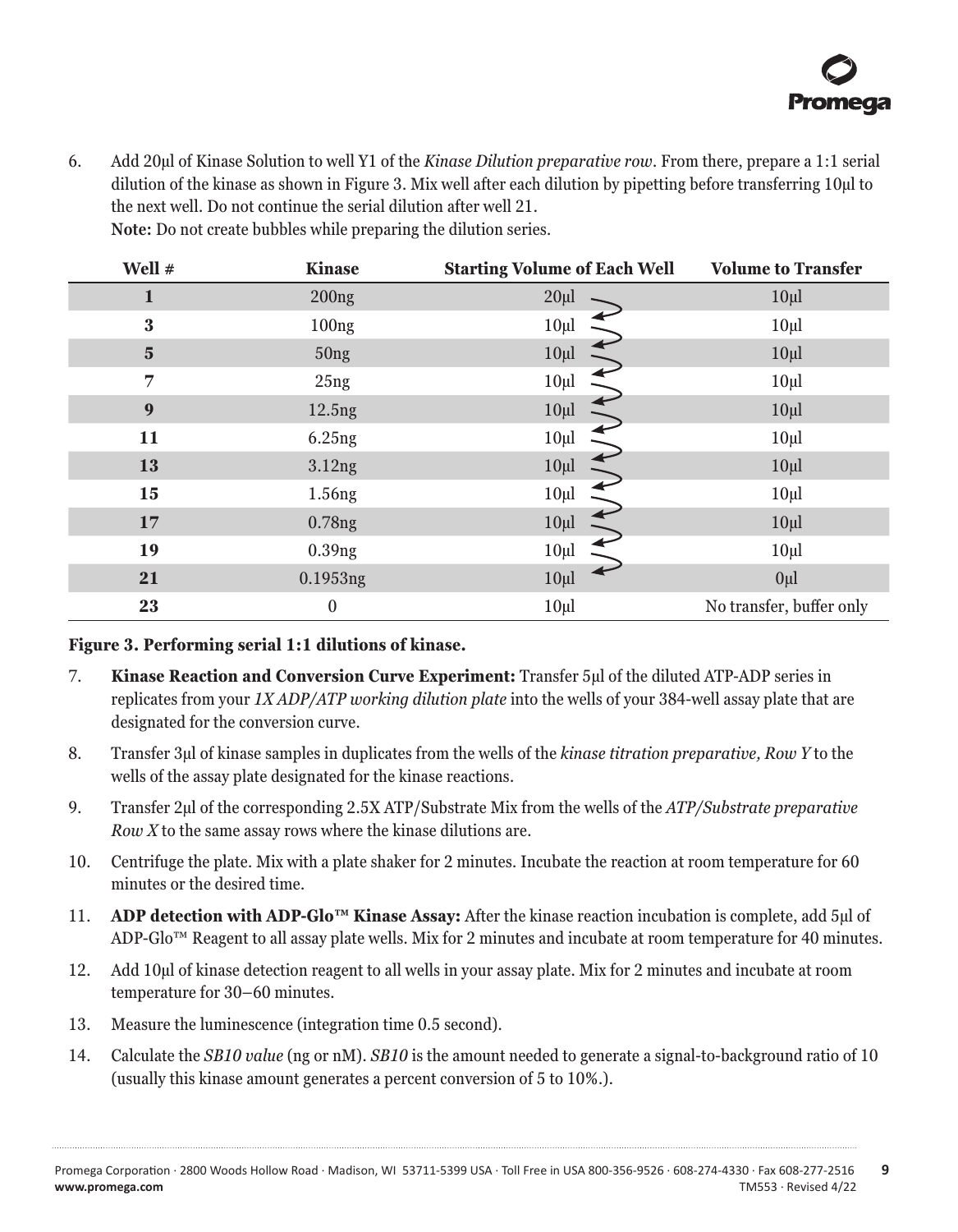<span id="page-10-0"></span>

#### **3.B. Staurosporine Inhibitor Dose Response Curve**

- 1. **Prepare inhibitor titration components:** Add 50μl of 1X Kinase Buffer (with 5% DMSO) to wells A2–B12 of a 96-well plate. These are *inhibitor titration preparative rows*. **Note:** Do not add buffer to well A1.
- 2. Prepare 100μl of 50μM staurosporine solution (contains 5% DMSO) as described in Table 6 (final 1μl/reaction/ well). This will result in 10μM staurosporine (1% DMSO) starting concentration in the assay.

#### **Table 6. Staurosporine Solution Preparation.**

| Component                   | <b>Volume</b>   |
|-----------------------------|-----------------|
| Water                       | 70ul            |
| 4X Kinase Buffer            | 25ul            |
| Staurosporine in DMSO (1mM) | 5 <sub>ul</sub> |

3. Add 100μl of staurosporine solution to well A1 of the *inhibitor titration preparative rows*. Prepare a 1:1 serial dilution of the inhibitor as shown in Figure 4. Mix well after each dilution by pipetting before transferring into the next well.

**Note:** Do not create bubbles while preparing the dilution series.

**<sup>10</sup>** Promega Corporation · 2800 Woods Hollow Road · Madison, WI 53711-5399 USA · Toll Free in USA 800-356-9526 · 608-274-4330 · Fax 608-277-2516 TM553 · Revised 4/22 **www.promega.com**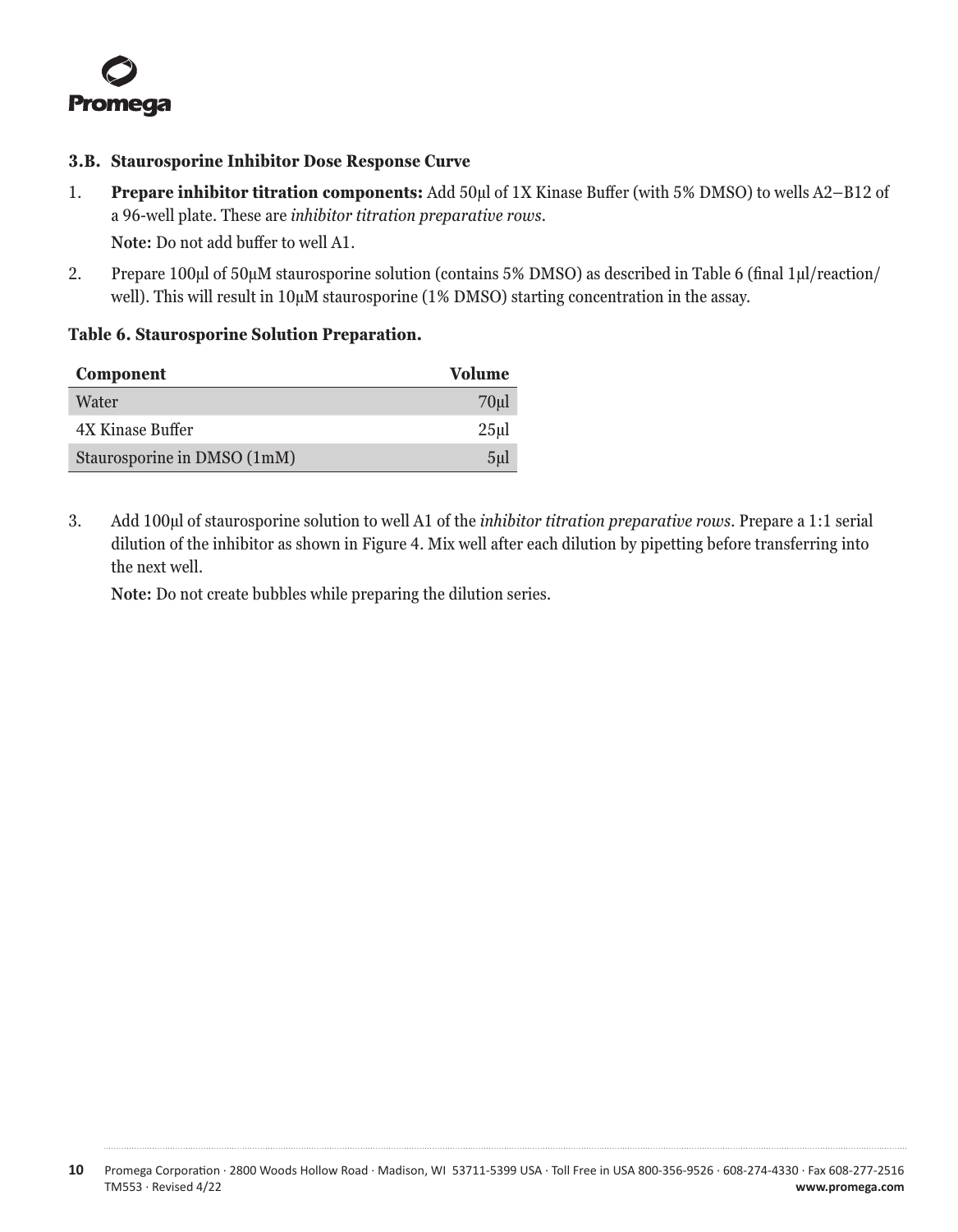# **Promega**

|                | <b>Final Inhibitor</b> | <b>Starting Volume of Each</b> |                           |
|----------------|------------------------|--------------------------------|---------------------------|
| Well #         | Concentration          | Well                           | <b>Volume to Transfer</b> |
| ${\bf A1}$     | 10,000nM               | $100 \mu$                      | $50 \mu$                  |
| A2             | 5,000nM                | $50 \mu$                       | $50 \mu$                  |
| A3             | 2,500nM                | $50 \mu l$                     | $50 \mu$ l                |
| A <sub>4</sub> | 1,250nM                | 41414141414<br>$50 \mu$        | $50 \mu$                  |
| A <sub>5</sub> | 625nM                  | $50 \mu$ l                     | $50 \mu$ l                |
| A6             | 312.5nM                | $50 \mu l$                     | $50 \mu$                  |
| $\mathbf{A}7$  | 156.3nM                | $50 \mu$ l                     | $50 \mu$ l                |
| A8             | 78.1nM                 | $50 \mu l$                     | $50 \mu$                  |
| A9             | 39.1nM                 | $50 \mu l$                     | $50 \mu$                  |
| A10            | 19.5nM                 | $50 \mu l$                     | $50 \mu$                  |
| A11            | 9.8nM                  | $50 \mu$                       | 50µl (transfer to B1)     |
| A12            | $\boldsymbol{0}$       | $50 \mu l$                     | <b>Buffer Only</b>        |
| B1             | 4.88nM                 | $50 \mu l$                     | $50 \mu l$                |
| B <sub>2</sub> | 2.44nM                 | $50 \mu l$                     | $50 \mu$                  |
| <b>B3</b>      | 1.22nM                 | $\frac{1}{2}$<br>$50 \mu l$    | $50 \mu$                  |
| <b>B4</b>      | 0.61nM                 | $50 \mu l$                     | $50 \mu$                  |
| B <sub>5</sub> | 0.31nM                 | $50 \mu$                       | $50 \mu$                  |
| <b>B6</b>      | 0.15nM                 | $50 \mu l$                     | $50 \mu$                  |
| B7             | 0.08nM                 | $50 \mu$ l                     | $50 \mu$                  |
| <b>B8</b>      | 0.04nM                 | $50 \mu l$                     | $50 \mu$                  |
| <b>B9</b>      | 0.02nM                 | $50 \mu l$                     | $50 \mu$                  |
| <b>B10</b>     | 0.01nM                 | $50 \mu l$                     | $0\mu$ l                  |
| <b>B11</b>     | $\boldsymbol{0}$       | $50 \mu l$                     | <b>Buffer Only</b>        |
| <b>B12</b>     | No enzyme              | $10\mu$                        | <b>Buffer Only</b>        |

|  | Figure 4. Performing serial 1:1 dilutions of inhibitor. |  |  |  |
|--|---------------------------------------------------------|--|--|--|
|--|---------------------------------------------------------|--|--|--|

. . . . . . .

. . . . . . . . . . .

. . . . . . . . . . .

. . . . . . . . . . .

. . . . . . . . . . .

. . . . . . . . . . . . . .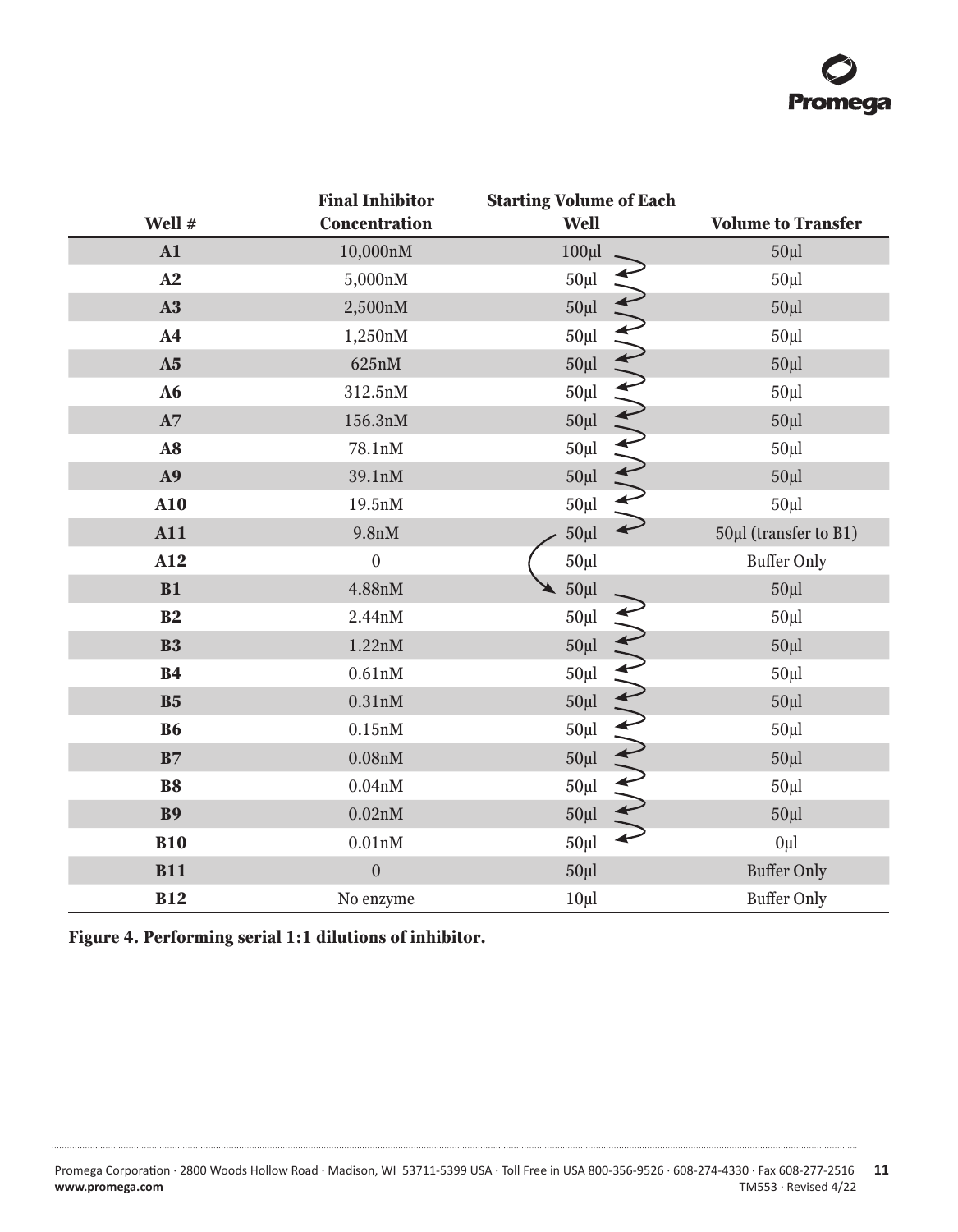

#### **3.B. Staurosporine Inhibitor Dose Response Curve (continued)**

- 4. **Prepare Reaction Components, 10μM ATP example:** For each kinase, prepare 200μl of 2.5X ATP/ Substrate Mix as described in Table 7.
- 5. Transfer 14μl of 2.5X ATP/Substrate Mix to odd numbered wells (1,3,5...23) of a 384-well plate in **Row X**. This is your *ATP/Substrate preparative row*.
- 6. Prepare 140μl of kinase solution (excess amount of 70 reactions at 2μl/reaction/well) as described in Table 8. This will result in an SB10 (ng kinase/reaction).

#### **Table 7. Substrate Mix Preparation.**

| <b>Component</b>       | <b>Volume</b>    |
|------------------------|------------------|
| 4X Kinase Buffer       | 50 <sub>ul</sub> |
| $100\mu$ M ATP $(10X)$ | 50ul             |
| Substrate $(1mg/ml)^*$ | 100ul            |

\*If substrate is MBP, casein, or histone H1, use 50µl substrate (1mg/ml) and 50µl water.

#### **Table 8. Kinase Solution Preparation.**

| Component              | <b>Volume</b>                               |
|------------------------|---------------------------------------------|
| Kinase $(100ng/\mu l)$ | $Xu = (70 \times SB10/100)$                 |
| 4X Kinase Buffer       | 35ul                                        |
| Water                  | $Y$ <sub>u</sub> l = 105 <sub>ul</sub> $-X$ |

- 7. Add 12μl of the kinase solution to odd numbered wells (1,3,5...21) and 8μl to well Y23 of a 384-well plate as a *kinase preparative row*.
- 8. **Kinase Reaction Experiment:** Transfer 2μl kinase samples in duplicate from the wells of the *kinase preparative row* to wells A1 through B22 of a 384-well plate. **Note:** Add only 2μl of 1X Kinase Buffer to wells B23–B24 for the no-enzyme control.
- 9. Transfer 1μl of inhibitor samples in duplicate from the wells of the *inhibitor titration preparative rows* to the corresponding wells of the *assay rows* (well A1 from the 96-well plate to wells A1 and A2 of the 384-well plate, etc.).
- 10. Mix and incubate at room temperature for 10 minutes.
- 11. Transfer 2μl of the corresponding 2.5X ATP/Substrate Mix from the wells of the *ATP/Substrate preparative row* to the same *assay rows* where the kinase/inhibitor mixes are present (Well X1 to wells A1 and A2, etc.).
- 12. Centrifuge the plate. Mix for 2 minutes and then incubate the kinase reaction at room temperature for 60 minutes or for the desired time.

**<sup>12</sup>** Promega Corporation · 2800 Woods Hollow Road · Madison, WI 53711-5399 USA · Toll Free in USA 800-356-9526 · 608-274-4330 · Fax 608-277-2516 TM553 · Revised 4/22 **www.promega.com**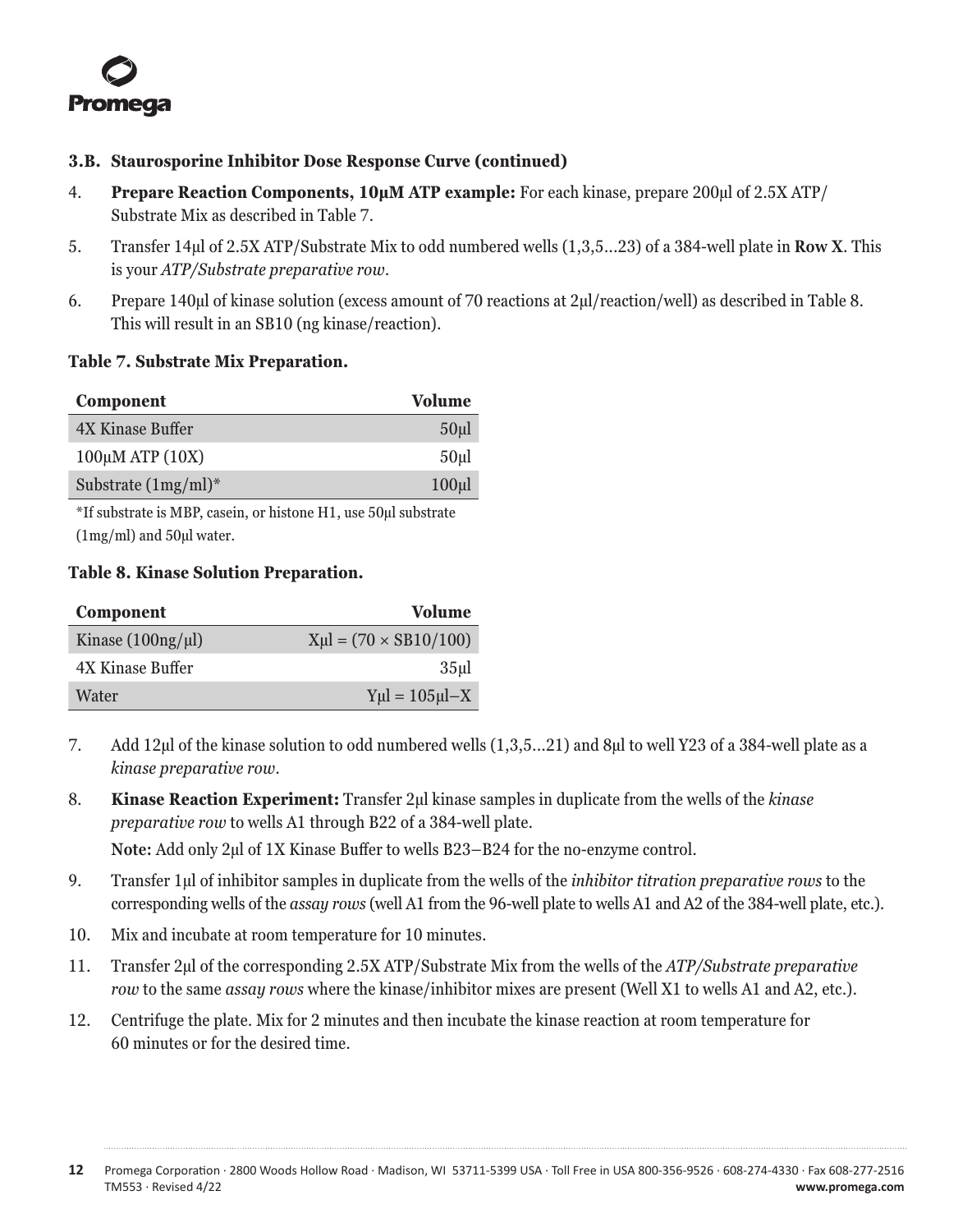

- <span id="page-13-0"></span>13. **ADP detection with ADP-Glo™ Kinase Assay:** After the kinase reaction incubation, add 5μl of ADP-Glo™ Reagent to all wells in your assay plate. Mix for 2 minutes and incubate the reaction at room temperature for 40 minutes.
- 14. Add 10µl of Kinase Detection Reagent to all the wells in your assay plate. Mix for 2 minutes and incubate the reaction at room temperature for 30–60 minutes.
- 15. Measure the luminescence (integration time 0.5 second).
- 16. **Calculate Percent Enzyme Activity:** First subtract the signal of the negative control (no enzyme and no staurosporine) from each sample's signal. Then use the mean RLU values for the 0% kinase activity (neither compound nor enzyme) and the 100% kinase activity (no compound) to calculate the other percent enzyme activities remaining in the presence of the different dilutions of staurosporine.

#### **4. General Considerations**

**Luminescence:** The ADP-Glo™Kinase Assay generates luminescence as Relative Light Units (RLU). The RLUs generated for the same kinase assay can be very different depending on the instrument used. Therefore, the RLUs generated using any specific kinase enzyme system will be different from those shown in the application note corresponding to that kinase. Application note links can be found on the individual kinase product pages here: **www.promega.com/products/cell-signaling/kinase-assays-and-kinase-biology/**

**Signal to Background (SB) ratio:** Depending on the kinase studied, the SB value generated by the enzyme depends on its activity. Therefore, each kinase part of our Kinase Enzyme Systems will generate different SB based on its specific activity. Moreover, kinases in general are very sensitive to freeze-thaw cycles and extended time at high temperatures. To prevent decreases in kinase activity, the kinases should be aliquoted and handled quickly once out of the freezer.

**Low enzyme activity:** Some kinases have inherently low specific activity and a high amount of enzyme is necessary to perform the assay. To increase the overall ADP produced and at the same time use a minimal amount of enzyme, we recommend increasing the incubation time and/or temperature to 30–37°C.

**Substrate-independent kinase activity:** In vitro, some kinases have intrinsic ATPase activity, which means in the absence of substrate, the kinase phosphorylates water (hydrolysis) and releases ADP. Depending on the kinase used this activity can be detected without substrate. All the kinases available as Kinase Enzyme Systems are tested to show that they have no exogenous ATPase activity by inhibiting the kinase completely with staurosposine or a specific kinase inhibitor. Moreover, if a kinase has ATPase activity, that activity is inhibitable. Additionally, the  $IC_{50}$  generated are similar between the no-substrate and with-substrate experiments.